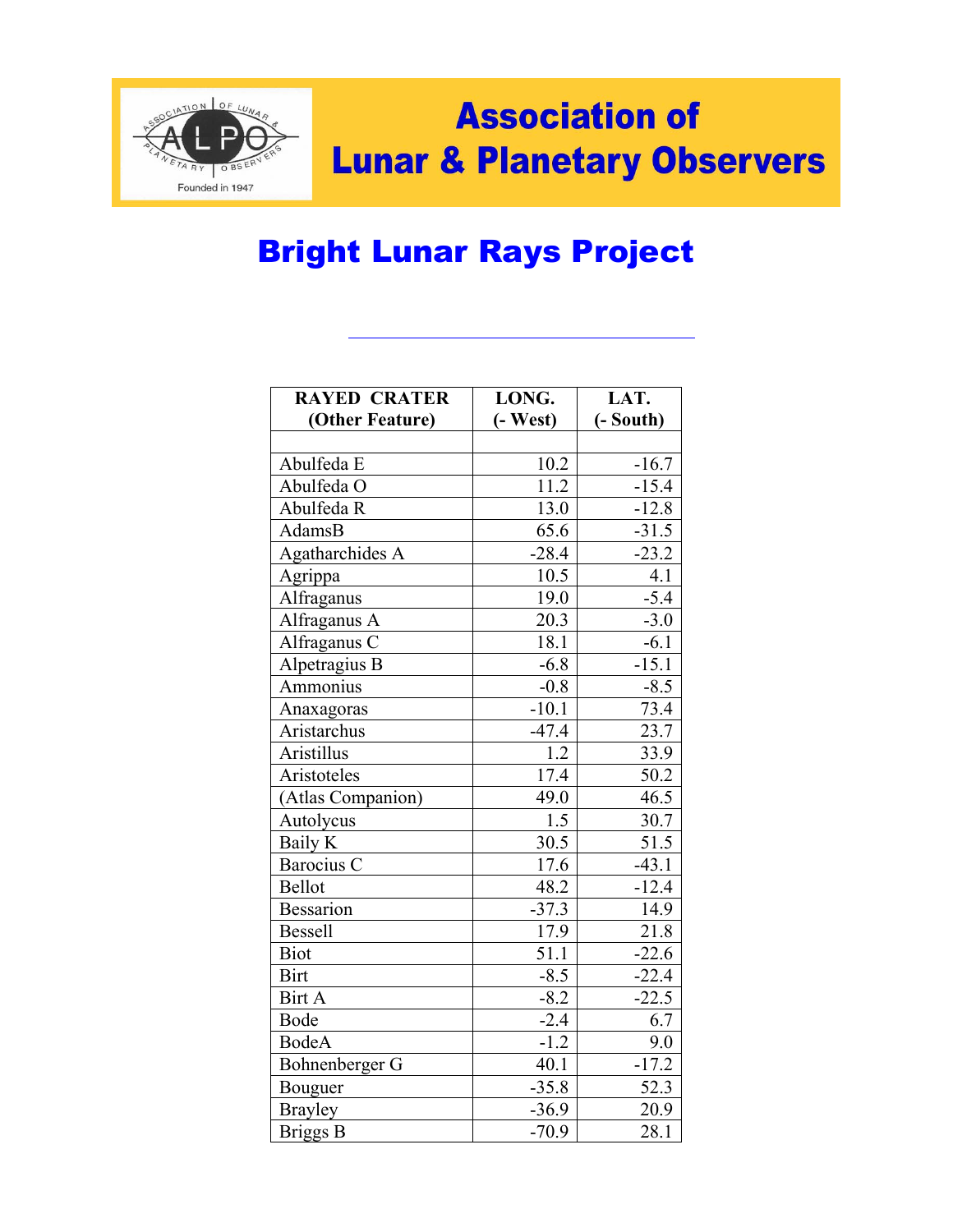| <b>Bruce</b>            | 0.4     | 1.1     |
|-------------------------|---------|---------|
| <b>Buch B</b>           | 17.0    | $-37.8$ |
| <b>Burg</b>             | 28.2    | 40.0    |
| Byrgius A               | $-63.7$ | $-24.5$ |
| Campanus A              | $-28.6$ | $-26.0$ |
| Capella A               | 37.2    | $-7.6$  |
| Capella D               | 37.6    | $-7.6$  |
| Capella E               | 37.7    | $-7.5$  |
| Capella G               | 36.9    | $-6.8$  |
| Capella J               | 36.0    | $-9.4$  |
| Carlini                 | $-24.4$ | 33.7    |
| Carlini E               | $-21.5$ | 31.6    |
| Carlini G               | $-25.0$ | 32.6    |
| Carlini H               | $-24.4$ | 32.4    |
| Carmichael              | 40.4    | 19.6    |
| Carpenter               | $-50.9$ | 69.4    |
| (Cassini's Bright Spot) | $-4.4$  | $-32.8$ |
| Censorinus              | $-32.7$ | $-4.0$  |
| Cepheus A               | 46.5    | 41.0    |
| Chladni                 | 1.1     | 4.0     |
| Cleomedes A             | 55.0    | 28.9    |
| Cleomedes B             | 55.9    | 27.2    |
| Clerke                  | 29.8    | 21.7    |
| Condorcet T             | 65.8    | 11.8    |
| Conon                   | 2.0     | 21.6    |
| Cook B                  | 51.7    | $-17.3$ |
| Cook F                  | 55.4    | $-17.6$ |
| Copernicus              | $-20.0$ | 9.7     |
| Copernicus H            | $-18.3$ | 6.9     |
| Crozier E               | 52.0    | $-12.7$ |
| Cyrillus A              | 23.1    | $-13.8$ |
| Cyrillus G              | 26.6    | $-15.6$ |
| Daniell D               | 25.8    | 37.0    |
| Darney                  | $-23.5$ | $-14.5$ |
| Darney C                | $-26.0$ | $-14.1$ |
| Darney D                | $-27.0$ | $-14.5$ |
| Darney E                | $-25.4$ | $-12.4$ |
| Darney J                | $-21.4$ | $-14.3$ |
| Davy A                  | $-7.7$  | $-12.2$ |
| Davy B                  | $-8.9$  | $-10.8$ |
| Descartes A             | 15.2    | $-12.1$ |
| Descartes C             | 16.3    | $-11.0$ |
| Dionysius               | 17.3    | 2.8     |
| Diophantus              | $-34.3$ | 27.6    |
| Dollond E               | 15.7    | $-10.2$ |
| Dollond M               | 16.9    | $-10.1$ |
| Dollond Ma              | 17.4    | $-9.5$  |
| Dollond Mb              | 16.8    | $-9.5$  |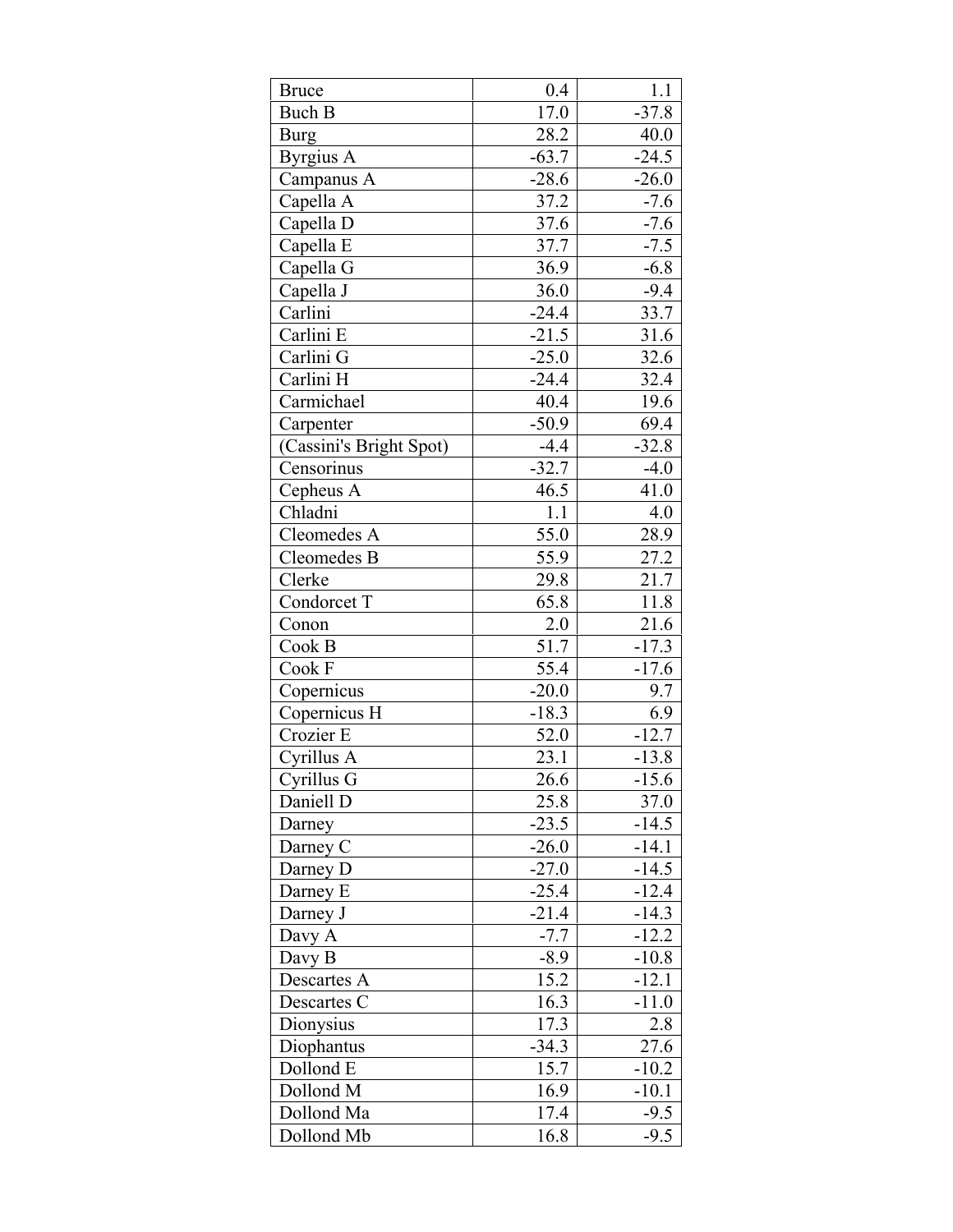| 10.5<br>51.6<br>Egede A<br>Euclides<br>$-29.5$<br>$-7.4$<br>Euclides C<br>$-30.0$<br>$-13.2$<br>Euclides M<br>$-28.2$<br>$-10.4$<br>Eudoxus<br>44.3<br>16.3<br>$20.0\,$<br>45.8<br>Eudoxus A<br>$-29.2$<br>23.3<br>Euler<br>$-5.5$<br>Flamsteed C<br>$-46.3$<br>$-41.1$<br>$-4.7$<br>Flamsteed F<br>$-41.8$<br>Flamsteed FA<br>$-3.5$<br>$-2.3$<br>$-41.5$<br><b>Flamsteed FB</b><br>57.8<br>$-33.7$<br>Furnerius C<br>Gambart A<br>$-18.7$<br>1.0<br>Gassendi L<br>$-41.8$<br>$-20.4$<br>13.9<br>Gay-Lussac<br>$-20.8$<br>Gemma Frisius M<br>12.5<br>$-34.3$<br>102.8<br>35.9<br>Giordano Bruno<br>Godin<br>10.2<br>1.8<br>Gutenberg A<br>39.9<br>$-9.0$<br>40.0<br>$-75.5$<br>Harding A<br>52.6<br>Harpalus<br>$-43.4$<br>62.5<br>$-29.4$<br>Hase<br>Hayn<br>85.2<br>64.7<br>79.8<br>$-19.1$<br>Hecataeus K<br>$-21.3$<br>38.0<br>Helicon B<br>$-17.6$<br>Heinsius A<br>$-39.7$<br>Hercules D<br>39.7<br>44.8<br>45.7<br>Hercules E<br>38.5<br>Hercules G<br>39.2<br>46.4<br>Herigonius<br>$-13.3$<br>$-33.9$<br>Herigonius E<br>$-13.8$<br>$-35.6$<br>Herigonius EB<br>$-32.4$<br>$-14.3$<br>Herigonius EC<br>$-36.3$<br>$-12.7$<br>Herodotus A<br>$-52.0$<br>21.5<br>Herodotus B<br>$-55.4$<br>22.6<br>Herodotus C<br>$-55.0$<br>21.9<br>Hill<br>40.8<br>20.9<br>Hind<br>7.4<br>$-7.9$<br>Hind C<br>7.4<br>$-8.7$<br>Hippalus B<br>$-25.1$<br>$-30.1$<br>8.2<br>$-7.3$<br>Hipparchus C<br>Hipparchus L<br>9.0<br>$-6.8$<br>62.1<br>$-18.4$<br>Holden V<br>Hommel A<br>$-53.7$<br>34.3<br>27.9<br>Hommel J<br>$-53.5$<br>Hommel R<br>32.6<br>$-52.6$ | Doppelmayer K | $-40.7$ | $-24.0$ |
|---------------------------------------------------------------------------------------------------------------------------------------------------------------------------------------------------------------------------------------------------------------------------------------------------------------------------------------------------------------------------------------------------------------------------------------------------------------------------------------------------------------------------------------------------------------------------------------------------------------------------------------------------------------------------------------------------------------------------------------------------------------------------------------------------------------------------------------------------------------------------------------------------------------------------------------------------------------------------------------------------------------------------------------------------------------------------------------------------------------------------------------------------------------------------------------------------------------------------------------------------------------------------------------------------------------------------------------------------------------------------------------------------------------------------------------------------------------------------------------------------------------------------------------------------------|---------------|---------|---------|
|                                                                                                                                                                                                                                                                                                                                                                                                                                                                                                                                                                                                                                                                                                                                                                                                                                                                                                                                                                                                                                                                                                                                                                                                                                                                                                                                                                                                                                                                                                                                                         |               |         |         |
|                                                                                                                                                                                                                                                                                                                                                                                                                                                                                                                                                                                                                                                                                                                                                                                                                                                                                                                                                                                                                                                                                                                                                                                                                                                                                                                                                                                                                                                                                                                                                         |               |         |         |
|                                                                                                                                                                                                                                                                                                                                                                                                                                                                                                                                                                                                                                                                                                                                                                                                                                                                                                                                                                                                                                                                                                                                                                                                                                                                                                                                                                                                                                                                                                                                                         |               |         |         |
|                                                                                                                                                                                                                                                                                                                                                                                                                                                                                                                                                                                                                                                                                                                                                                                                                                                                                                                                                                                                                                                                                                                                                                                                                                                                                                                                                                                                                                                                                                                                                         |               |         |         |
|                                                                                                                                                                                                                                                                                                                                                                                                                                                                                                                                                                                                                                                                                                                                                                                                                                                                                                                                                                                                                                                                                                                                                                                                                                                                                                                                                                                                                                                                                                                                                         |               |         |         |
|                                                                                                                                                                                                                                                                                                                                                                                                                                                                                                                                                                                                                                                                                                                                                                                                                                                                                                                                                                                                                                                                                                                                                                                                                                                                                                                                                                                                                                                                                                                                                         |               |         |         |
|                                                                                                                                                                                                                                                                                                                                                                                                                                                                                                                                                                                                                                                                                                                                                                                                                                                                                                                                                                                                                                                                                                                                                                                                                                                                                                                                                                                                                                                                                                                                                         |               |         |         |
|                                                                                                                                                                                                                                                                                                                                                                                                                                                                                                                                                                                                                                                                                                                                                                                                                                                                                                                                                                                                                                                                                                                                                                                                                                                                                                                                                                                                                                                                                                                                                         |               |         |         |
|                                                                                                                                                                                                                                                                                                                                                                                                                                                                                                                                                                                                                                                                                                                                                                                                                                                                                                                                                                                                                                                                                                                                                                                                                                                                                                                                                                                                                                                                                                                                                         |               |         |         |
|                                                                                                                                                                                                                                                                                                                                                                                                                                                                                                                                                                                                                                                                                                                                                                                                                                                                                                                                                                                                                                                                                                                                                                                                                                                                                                                                                                                                                                                                                                                                                         |               |         |         |
|                                                                                                                                                                                                                                                                                                                                                                                                                                                                                                                                                                                                                                                                                                                                                                                                                                                                                                                                                                                                                                                                                                                                                                                                                                                                                                                                                                                                                                                                                                                                                         |               |         |         |
|                                                                                                                                                                                                                                                                                                                                                                                                                                                                                                                                                                                                                                                                                                                                                                                                                                                                                                                                                                                                                                                                                                                                                                                                                                                                                                                                                                                                                                                                                                                                                         |               |         |         |
|                                                                                                                                                                                                                                                                                                                                                                                                                                                                                                                                                                                                                                                                                                                                                                                                                                                                                                                                                                                                                                                                                                                                                                                                                                                                                                                                                                                                                                                                                                                                                         |               |         |         |
|                                                                                                                                                                                                                                                                                                                                                                                                                                                                                                                                                                                                                                                                                                                                                                                                                                                                                                                                                                                                                                                                                                                                                                                                                                                                                                                                                                                                                                                                                                                                                         |               |         |         |
|                                                                                                                                                                                                                                                                                                                                                                                                                                                                                                                                                                                                                                                                                                                                                                                                                                                                                                                                                                                                                                                                                                                                                                                                                                                                                                                                                                                                                                                                                                                                                         |               |         |         |
|                                                                                                                                                                                                                                                                                                                                                                                                                                                                                                                                                                                                                                                                                                                                                                                                                                                                                                                                                                                                                                                                                                                                                                                                                                                                                                                                                                                                                                                                                                                                                         |               |         |         |
|                                                                                                                                                                                                                                                                                                                                                                                                                                                                                                                                                                                                                                                                                                                                                                                                                                                                                                                                                                                                                                                                                                                                                                                                                                                                                                                                                                                                                                                                                                                                                         |               |         |         |
|                                                                                                                                                                                                                                                                                                                                                                                                                                                                                                                                                                                                                                                                                                                                                                                                                                                                                                                                                                                                                                                                                                                                                                                                                                                                                                                                                                                                                                                                                                                                                         |               |         |         |
|                                                                                                                                                                                                                                                                                                                                                                                                                                                                                                                                                                                                                                                                                                                                                                                                                                                                                                                                                                                                                                                                                                                                                                                                                                                                                                                                                                                                                                                                                                                                                         |               |         |         |
|                                                                                                                                                                                                                                                                                                                                                                                                                                                                                                                                                                                                                                                                                                                                                                                                                                                                                                                                                                                                                                                                                                                                                                                                                                                                                                                                                                                                                                                                                                                                                         |               |         |         |
|                                                                                                                                                                                                                                                                                                                                                                                                                                                                                                                                                                                                                                                                                                                                                                                                                                                                                                                                                                                                                                                                                                                                                                                                                                                                                                                                                                                                                                                                                                                                                         |               |         |         |
|                                                                                                                                                                                                                                                                                                                                                                                                                                                                                                                                                                                                                                                                                                                                                                                                                                                                                                                                                                                                                                                                                                                                                                                                                                                                                                                                                                                                                                                                                                                                                         |               |         |         |
|                                                                                                                                                                                                                                                                                                                                                                                                                                                                                                                                                                                                                                                                                                                                                                                                                                                                                                                                                                                                                                                                                                                                                                                                                                                                                                                                                                                                                                                                                                                                                         |               |         |         |
|                                                                                                                                                                                                                                                                                                                                                                                                                                                                                                                                                                                                                                                                                                                                                                                                                                                                                                                                                                                                                                                                                                                                                                                                                                                                                                                                                                                                                                                                                                                                                         |               |         |         |
|                                                                                                                                                                                                                                                                                                                                                                                                                                                                                                                                                                                                                                                                                                                                                                                                                                                                                                                                                                                                                                                                                                                                                                                                                                                                                                                                                                                                                                                                                                                                                         |               |         |         |
|                                                                                                                                                                                                                                                                                                                                                                                                                                                                                                                                                                                                                                                                                                                                                                                                                                                                                                                                                                                                                                                                                                                                                                                                                                                                                                                                                                                                                                                                                                                                                         |               |         |         |
|                                                                                                                                                                                                                                                                                                                                                                                                                                                                                                                                                                                                                                                                                                                                                                                                                                                                                                                                                                                                                                                                                                                                                                                                                                                                                                                                                                                                                                                                                                                                                         |               |         |         |
|                                                                                                                                                                                                                                                                                                                                                                                                                                                                                                                                                                                                                                                                                                                                                                                                                                                                                                                                                                                                                                                                                                                                                                                                                                                                                                                                                                                                                                                                                                                                                         |               |         |         |
|                                                                                                                                                                                                                                                                                                                                                                                                                                                                                                                                                                                                                                                                                                                                                                                                                                                                                                                                                                                                                                                                                                                                                                                                                                                                                                                                                                                                                                                                                                                                                         |               |         |         |
|                                                                                                                                                                                                                                                                                                                                                                                                                                                                                                                                                                                                                                                                                                                                                                                                                                                                                                                                                                                                                                                                                                                                                                                                                                                                                                                                                                                                                                                                                                                                                         |               |         |         |
|                                                                                                                                                                                                                                                                                                                                                                                                                                                                                                                                                                                                                                                                                                                                                                                                                                                                                                                                                                                                                                                                                                                                                                                                                                                                                                                                                                                                                                                                                                                                                         |               |         |         |
|                                                                                                                                                                                                                                                                                                                                                                                                                                                                                                                                                                                                                                                                                                                                                                                                                                                                                                                                                                                                                                                                                                                                                                                                                                                                                                                                                                                                                                                                                                                                                         |               |         |         |
|                                                                                                                                                                                                                                                                                                                                                                                                                                                                                                                                                                                                                                                                                                                                                                                                                                                                                                                                                                                                                                                                                                                                                                                                                                                                                                                                                                                                                                                                                                                                                         |               |         |         |
|                                                                                                                                                                                                                                                                                                                                                                                                                                                                                                                                                                                                                                                                                                                                                                                                                                                                                                                                                                                                                                                                                                                                                                                                                                                                                                                                                                                                                                                                                                                                                         |               |         |         |
|                                                                                                                                                                                                                                                                                                                                                                                                                                                                                                                                                                                                                                                                                                                                                                                                                                                                                                                                                                                                                                                                                                                                                                                                                                                                                                                                                                                                                                                                                                                                                         |               |         |         |
|                                                                                                                                                                                                                                                                                                                                                                                                                                                                                                                                                                                                                                                                                                                                                                                                                                                                                                                                                                                                                                                                                                                                                                                                                                                                                                                                                                                                                                                                                                                                                         |               |         |         |
|                                                                                                                                                                                                                                                                                                                                                                                                                                                                                                                                                                                                                                                                                                                                                                                                                                                                                                                                                                                                                                                                                                                                                                                                                                                                                                                                                                                                                                                                                                                                                         |               |         |         |
|                                                                                                                                                                                                                                                                                                                                                                                                                                                                                                                                                                                                                                                                                                                                                                                                                                                                                                                                                                                                                                                                                                                                                                                                                                                                                                                                                                                                                                                                                                                                                         |               |         |         |
|                                                                                                                                                                                                                                                                                                                                                                                                                                                                                                                                                                                                                                                                                                                                                                                                                                                                                                                                                                                                                                                                                                                                                                                                                                                                                                                                                                                                                                                                                                                                                         |               |         |         |
|                                                                                                                                                                                                                                                                                                                                                                                                                                                                                                                                                                                                                                                                                                                                                                                                                                                                                                                                                                                                                                                                                                                                                                                                                                                                                                                                                                                                                                                                                                                                                         |               |         |         |
|                                                                                                                                                                                                                                                                                                                                                                                                                                                                                                                                                                                                                                                                                                                                                                                                                                                                                                                                                                                                                                                                                                                                                                                                                                                                                                                                                                                                                                                                                                                                                         |               |         |         |
|                                                                                                                                                                                                                                                                                                                                                                                                                                                                                                                                                                                                                                                                                                                                                                                                                                                                                                                                                                                                                                                                                                                                                                                                                                                                                                                                                                                                                                                                                                                                                         |               |         |         |
|                                                                                                                                                                                                                                                                                                                                                                                                                                                                                                                                                                                                                                                                                                                                                                                                                                                                                                                                                                                                                                                                                                                                                                                                                                                                                                                                                                                                                                                                                                                                                         |               |         |         |
|                                                                                                                                                                                                                                                                                                                                                                                                                                                                                                                                                                                                                                                                                                                                                                                                                                                                                                                                                                                                                                                                                                                                                                                                                                                                                                                                                                                                                                                                                                                                                         |               |         |         |
|                                                                                                                                                                                                                                                                                                                                                                                                                                                                                                                                                                                                                                                                                                                                                                                                                                                                                                                                                                                                                                                                                                                                                                                                                                                                                                                                                                                                                                                                                                                                                         |               |         |         |
|                                                                                                                                                                                                                                                                                                                                                                                                                                                                                                                                                                                                                                                                                                                                                                                                                                                                                                                                                                                                                                                                                                                                                                                                                                                                                                                                                                                                                                                                                                                                                         |               |         |         |
|                                                                                                                                                                                                                                                                                                                                                                                                                                                                                                                                                                                                                                                                                                                                                                                                                                                                                                                                                                                                                                                                                                                                                                                                                                                                                                                                                                                                                                                                                                                                                         | Horrocks      | 5.9     | $-4.0$  |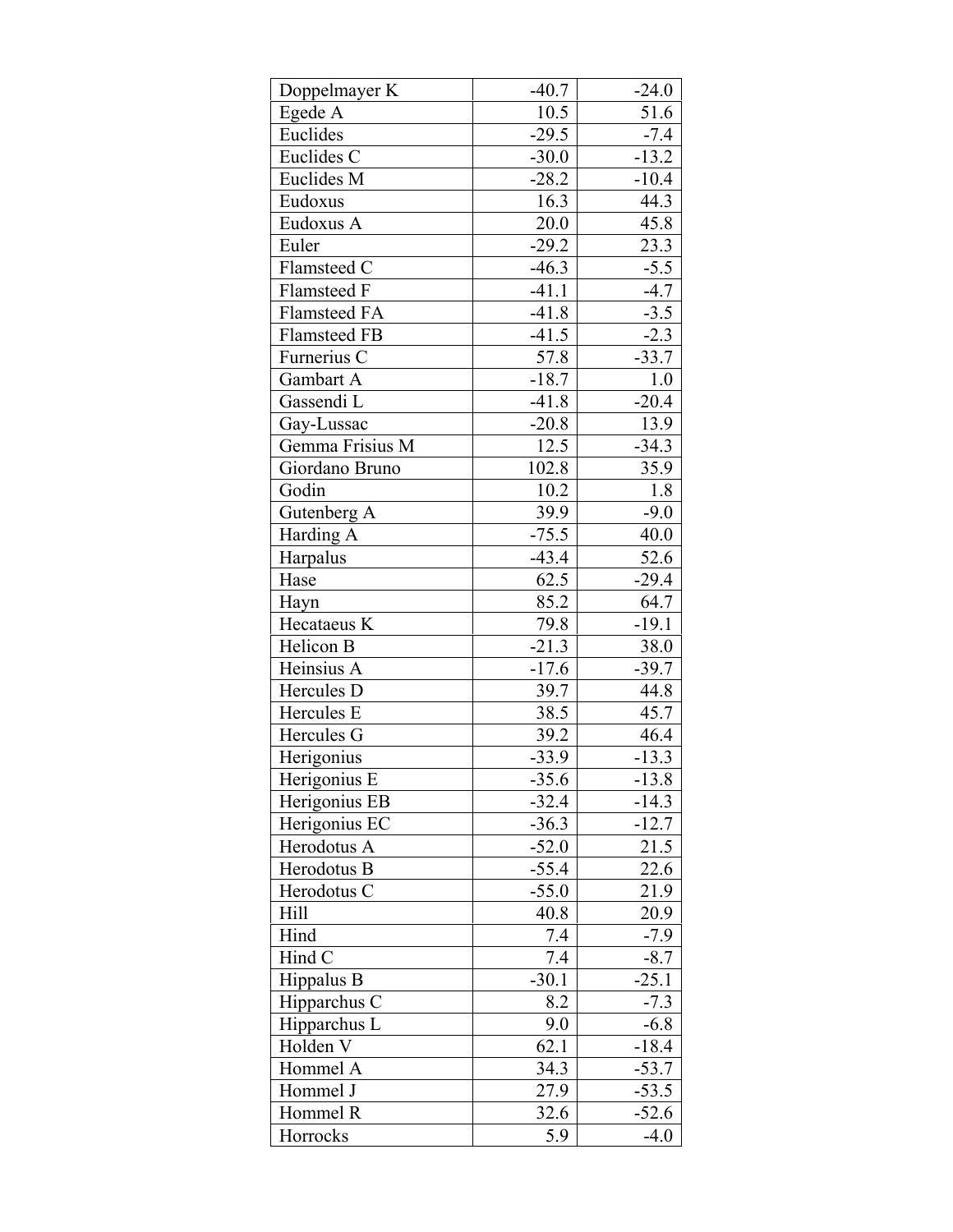| Hypatia F             | 22.2              | $-4.9$  |
|-----------------------|-------------------|---------|
| Isidorus A            | 33.2              | $-8.0$  |
| Isidorus U            | 31.5              | $-7.9$  |
| Janssen H             | 41.7              | $-46.3$ |
| Janssen K             | 42.3              | $-46.1$ |
| Kaiser C              | 9.7               | $-36.5$ |
| Kane F                | $\overline{23.1}$ | 59.6    |
| Kant P                | 17.4              | $-10.8$ |
| Kant Z                | 17.5              | $-10.4$ |
| Kepler                | $-38.0$           | 8.1     |
| Kundt                 | $-11.5$           | $-11.5$ |
| La Condarnine         | $-28.2$           | 53.4    |
| La Condarnine S       | $-25.2$           | 57.3    |
| Lagalla T             | $-26.5$           | $-47.3$ |
| Lalande               | $-8.6$            | $-4.4$  |
| Lambert               | $-21.0$           | 25.8    |
| Lame L                | 68.8              | $-14.4$ |
| Langrenus             | 60.9              | $-8.9$  |
| Lansberg A            | $-31.1$           | 0.2     |
| Lansberg B            | $-28.1$           | $-2.5$  |
| Laplace A             | $-26.8$           | 43.7    |
| Laplace D             | $-25.5$           | 47.3    |
| Lassell D             | $-10.5$           | $-14.5$ |
| Lichtenberg B         | $-61.5$           | 33.3    |
| <b>Littrow BA</b>     | 29.5              | 22.1    |
| Lohrmann A            | $-62.7$           | $-0.7$  |
| Louise                | $-34.2$           | 28.5    |
| Louville D            | $-52.1$           | 46.9    |
| Luther X              | 24.3              | 36.1    |
| (Maginus Bright Spot) | 3.6               | $-49.5$ |
| Manilius              | 9.1               | 14.5    |
| Marco Polo D          | $-3.7$            | 15.0    |
| Marco Polo F          | $-4.5$            | 15.7    |
| Mairan A              | $-38.8$           | 38.6    |
| Mairan G              | $-50.8$           | 40.5    |
| Maury                 | 39.6              | 37.1    |
| Maury B               | 42.0              | 35.1    |
| Menelaus              | 16.0              | 16.3    |
| Mercator A            | $-27.8$           | $-30.6$ |
| Mersenius C           | $-45.9$           | $-19.8$ |
| Mersenius CE          | $-24.5$           | $-21.1$ |
| Mersenius S           | $-47.8$           | $-19.9$ |
| Messier               | 47.6              | $-1.9$  |
| Messier A             | 47.0              | $-2.0$  |
| Milichius             | $-30.2$           | 10.0    |
| Mosting               | $-5.9$            | $-0.7$  |
| <b>Mosting A</b>      | $-5.2$            | $-3.2$  |
| Naumann               | $-62.0$           | 35.4    |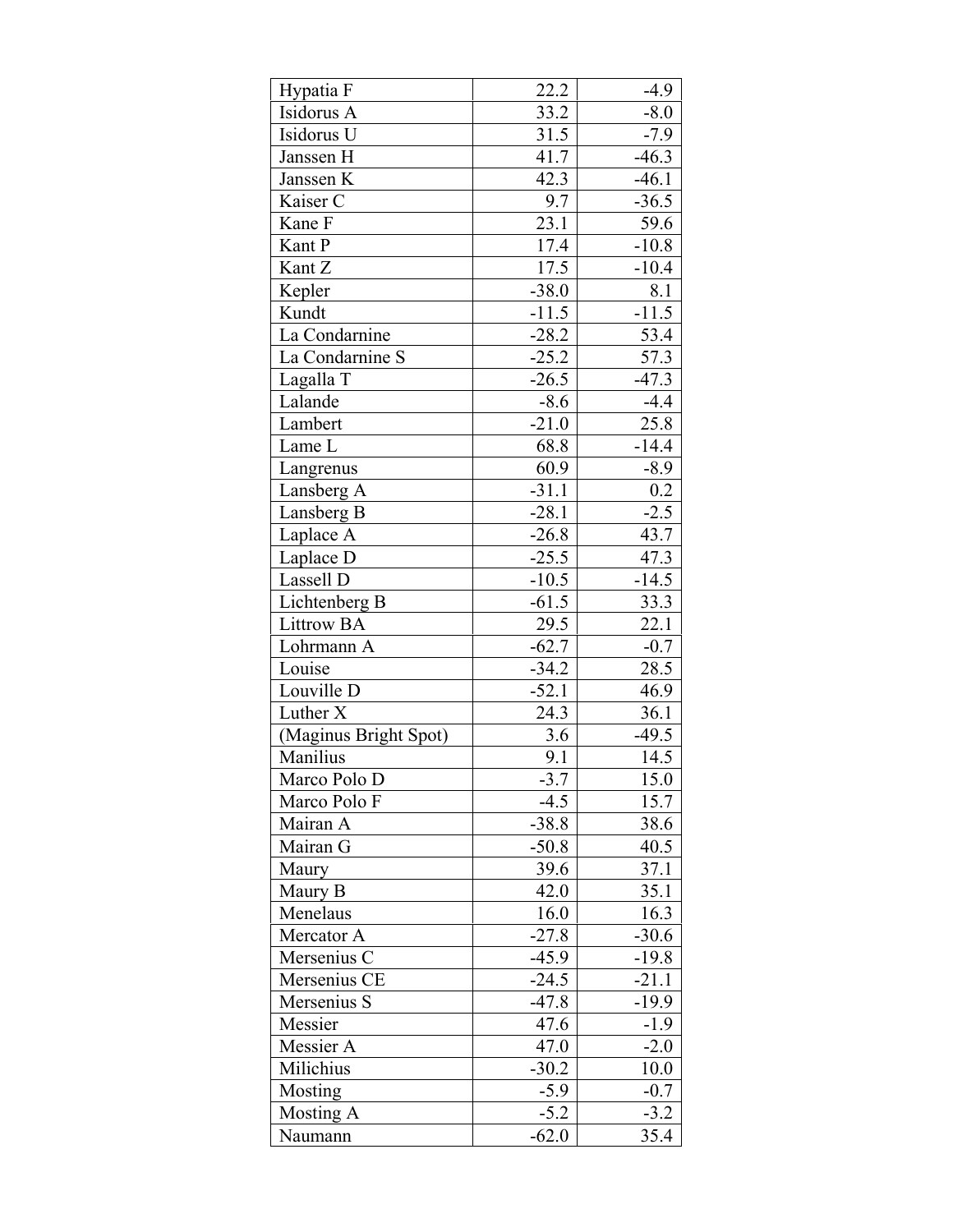| Neander <sub>N</sub> | 37.2    | $-32.4$ |
|----------------------|---------|---------|
| Nicolai E            | 25.3    | $-40.6$ |
| Nicolai G            | 22.4    | $-42.6$ |
| Nicollet B           | $-13.5$ | $-20.1$ |
| Norman               | $-30.4$ | $-11.8$ |
| Olbers D             | $-78.2$ | 10.2    |
| Palitzsch B          | 68.4    | $-26.4$ |
| Petavius B           | 57.1    | $-19.9$ |
| Petavius C           | 60.1    | $-27.7$ |
| Philolaus            | $-32.4$ | 72.1    |
| Picard Z             | 56.5    | 14.5    |
| Piccolomini L        | 33.7    | $-26.1$ |
| Pickering            | $7.0\,$ | $-2.9$  |
| Pitiscus             | 30.9    | $-50.4$ |
| Pitiscus A           | 30.9    | $-50.3$ |
| Pitiscus L           | 33.6    | $-51.2$ |
| Polybius A           | $-28.0$ | $-23.0$ |
| Polybius B           | 25.5    | $-25.5$ |
| Polybius K           | 24.3    | $-24.3$ |
| Pons B               | 20.7    | $-28.7$ |
| Pons E               | 23.8    | $-25.8$ |
| Pons M               | 24.1    | $-27.1$ |
| Posidonius B         | 30.9    | 33.1    |
| Proclus              | 16.1    | 46.8    |
| Puiseux D            | $-36.1$ | $-25.7$ |
| Pytheas              | $-20.6$ | 20.5    |
| Rabbi Levi H         | 20.2    | $-36.4$ |
| Rabbi Levi J         | 22.7    | $-37.6$ |
| Reimarus A           | $-4.9$  | $-48.8$ |
| Rheita P             | 44.4    | $-37.9$ |
| Reiner               | $-54.9$ | 7.0     |
| (Reiner Gamma)       | $-59.0$ | 7.5     |
| Reiner K             | $-53.9$ | 8.1     |
| Reiner L             | $-54.6$ | 8.0     |
| Romer                | 36.4    | 25.4    |
| Rosse                | 35.0    | $-17.9$ |
| Rumker E             | $-57.1$ | 38.7    |
| Rumker H             | $-52.6$ | 40.3    |
| Rutherfurd           | $-12.1$ | $-60.9$ |
| Saunder A            | 12.3    | $-4.0$  |
| Seleucus             | $-66.6$ | 21.0    |
| Sharp B              | $-45.3$ | 47.0    |
| Schiller A           | $-37.6$ | $-47.2$ |
| Schomberger A        | 24.4    | $-78.8$ |
| Sirsalis A           | $-60.1$ | $-13.5$ |
| Sirsalis K           | $-57.3$ | $-10.4$ |
| Sirsalis Ka          | $-56.1$ | $-11.1$ |
| Sirsalis J           | $-59.8$ | $-13.4$ |